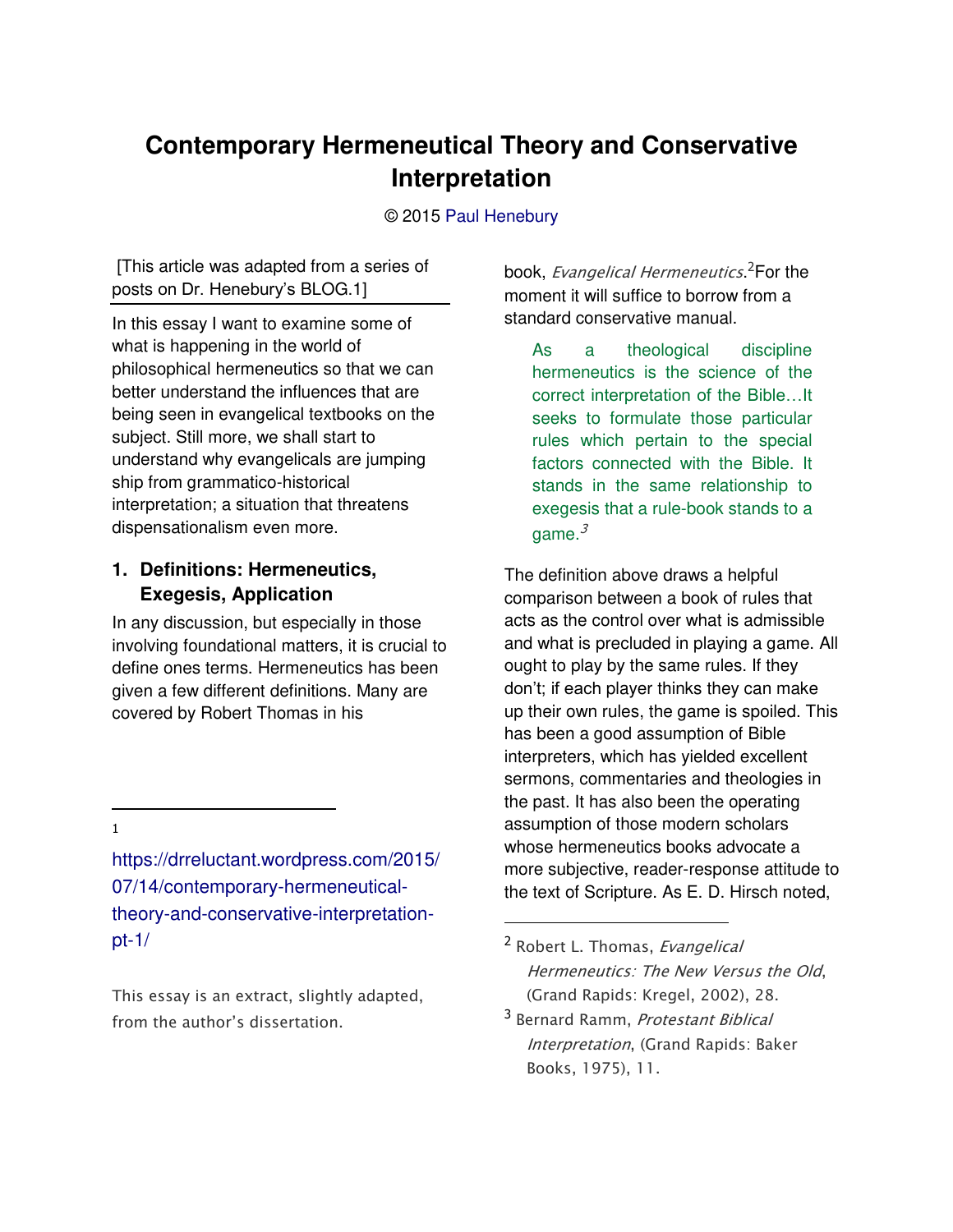"Most authors believe in the accessibility of their verbal meaning, for otherwise most of them would not write."<sup>4</sup> It would seem to be safe policy to define hermeneutics in a reductionistic fashion so as to leave room for clear roles for exegesis and application. Thus, we may begin by agreeing with Thomas's classification of *hermeneutics* as "a set of principles" for right interpretation. $5$  In the picture of the bridge across the frozen river (obtained from Servant's Place) the two banks of the river are connected by the structure. Hermeneutics is the bridge between the author and the interpreter. It should be the best way to get from the one to the other.

Once hermeneutics has been so narrowly (and properly) labeled, it is alright to proceed to define exegesis. *Exegesis* is the implementation of the rules of hermeneutics to the Biblical text. As such, it involves the use of sanctified reason, as well as a certain finesse wrought out of a familiarity with the contents of Scripture. It is the act of investigative interpretation, which comprises adherence to hermeneutical principles along with a certain artistry brought by the subject. One should not speak of art or imagination when one is defining

hermeneutics.<sup>6</sup> Hermeneutics does not

<sup>4</sup> *E. D. Hirsch, Jr., Validity in Interpretation, (New Haven: Yale University Press, 1978), 18.*

<sup>5</sup> *Thomas, 27.*

 $\overline{a}$ 

<sup>6</sup> *As e.g., William W. Klein, Craig L. Blomberg, Robert L. Hubbard, Introduction to Biblical Interpretation, (Nashville, TN: Nelson,*  entail active engagement with a text. That is where exegesis takes over. $7$ 

To understand how the definition of *hermeneutics* has become confused, consider these definitions:

*Hermeneutics:* Theory and principles of interpretation; for writings, correctly understanding the thought of an author and communicating it to others. $\frac{8}{3}$ 

*Hermeneutics:* The "science" of understanding the significance for a new audience of a text originally intended for a different audience<sup> $9$ </sup>

The first definition proceeds from formulation to implementation without batting an eyelid. Indeed, it moves beyond that and incorporates application within the actual process of interpretation, so that whereas *application* should be associated

*1993, revised and expanded), 5.There is much fine material in this work.*

- 7 *It is unfortunate that even some dispensationalists confound hermeneutics and exegesis. This is somewhat due to the employment of an inclusive designation of hermeneutics as*  including "ob*servation, interpretation,*  and application." Such a definition is, of *course, far too broad for a dispensationalist.*
- <sup>8</sup> *Bruce Corley, Steve Lemke, Grant Lovejoy, eds., Biblical Hermeneutics, (Nashville, TN: Broadman & Holman, 1996), 367.*
- <sup>9</sup> *Richard J. Erickson,* A Beginner's Guide to *New Testament Exegesis, (Downers Grove, IL: IVP, 2004), 222.*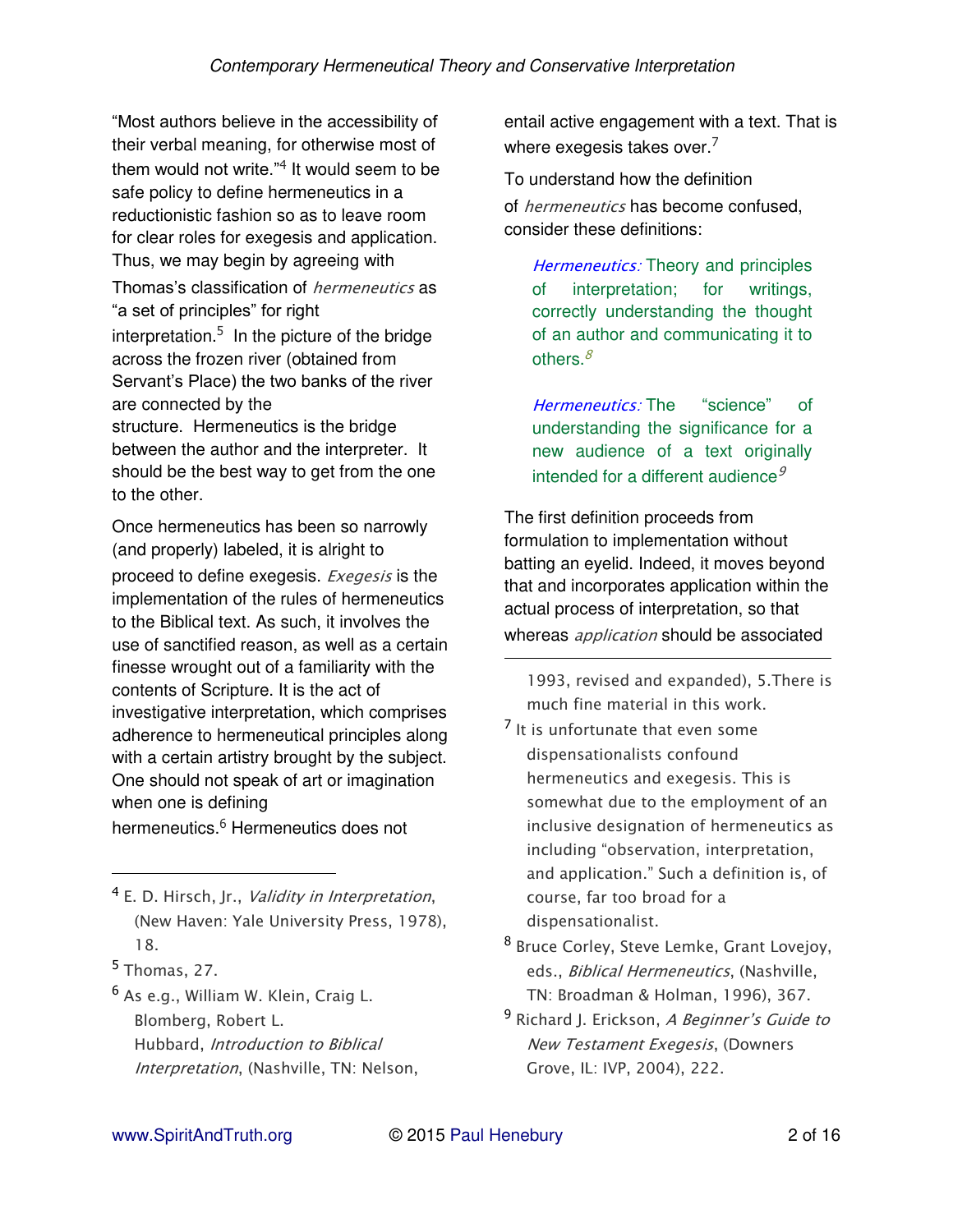with the end-product of exegeticalexpositional communication, here it is being read into the text.

In the second definition authorial intention is displaced by a preoccupation with presentday significance. Application is king! But by what rules is application guided? We see then that a precise and exclusive delineation of hermeneutics is mandatory for accurate guidance in scriptural comprehension.

# **2. Why Hermeneutics is Important**

God has given us the Bible so that we can know about Him, about ourselves, and about our world. We understand from Scripture that we need a Savior, and we discover who the Savior is, what He has accomplished on our behalf, and what we must do to acquire salvation.

All of this presupposes that we can understand what God is saying in His Word. Indeed, without the Bible, it is not possible for fallen man to interpret his life correctly. As one recent book explains it, "the Bible provides us with the basic story that we need in order to understand our world and to live in it as God's people."<sup>10</sup>

Every time a child opens up a story-book and starts to read he or she takes for granted certain rules of interpretation; rules about spelling, basic grammar, context, and so on. As grown ups we do the same. Whenever we read or write something we presuppose certain norms of communication. Without them we could neither read nor write intelligibly. In the

biblical philosophy of life, God gave human language so that He could converse with His creature, man, and so that man could obey Him dutifully. Language was also given in order that man could converse with God and verbalize God's praise back to Him. Thirdly, language was given so that man could communicate with his fellow man. $11$  This view of language should be taken with us when we attempt to devise a set of principles for Biblical interpretation. The whole aim of Biblical hermeneutics is spelled out by Ramm when he says, "we need to know the correct method of interpretation so that we do not confuse the voice of God with the voice of man."<sup>12</sup>

## **The Starting-Point of Interpretation**

Obviously, we must ascertain what the right set of principles is with which to interpret the Bible, and for this we must ask ourselves where the starting point of hermeneutics is.

Before hermeneutical principles can be clearly ascertained the reader of Scripture must realize that either he/she is the starting-point of interpretation or God is. Interpretation is grounded in the internal musings of man or it is grounded in the external Word of God *to* man. Any sound biblical philosophy will stipulate that the Christian heart and mind must begin from a

 $\overline{a}$ 

<sup>10</sup> *Craig G. Bartholomew & Michael W. Goheen, The Drama of Scripture, (Grand Rapids: Baker, 2004), 21.*

<sup>11</sup> *A thought-provoking treatment of language from a Christian perspective is Quentin J. Schulze, Communicating for Life: Christian Stewardship in Community and Media, (Grand Rapids: Baker, 2000).* <sup>12</sup> *Ramm, 2.*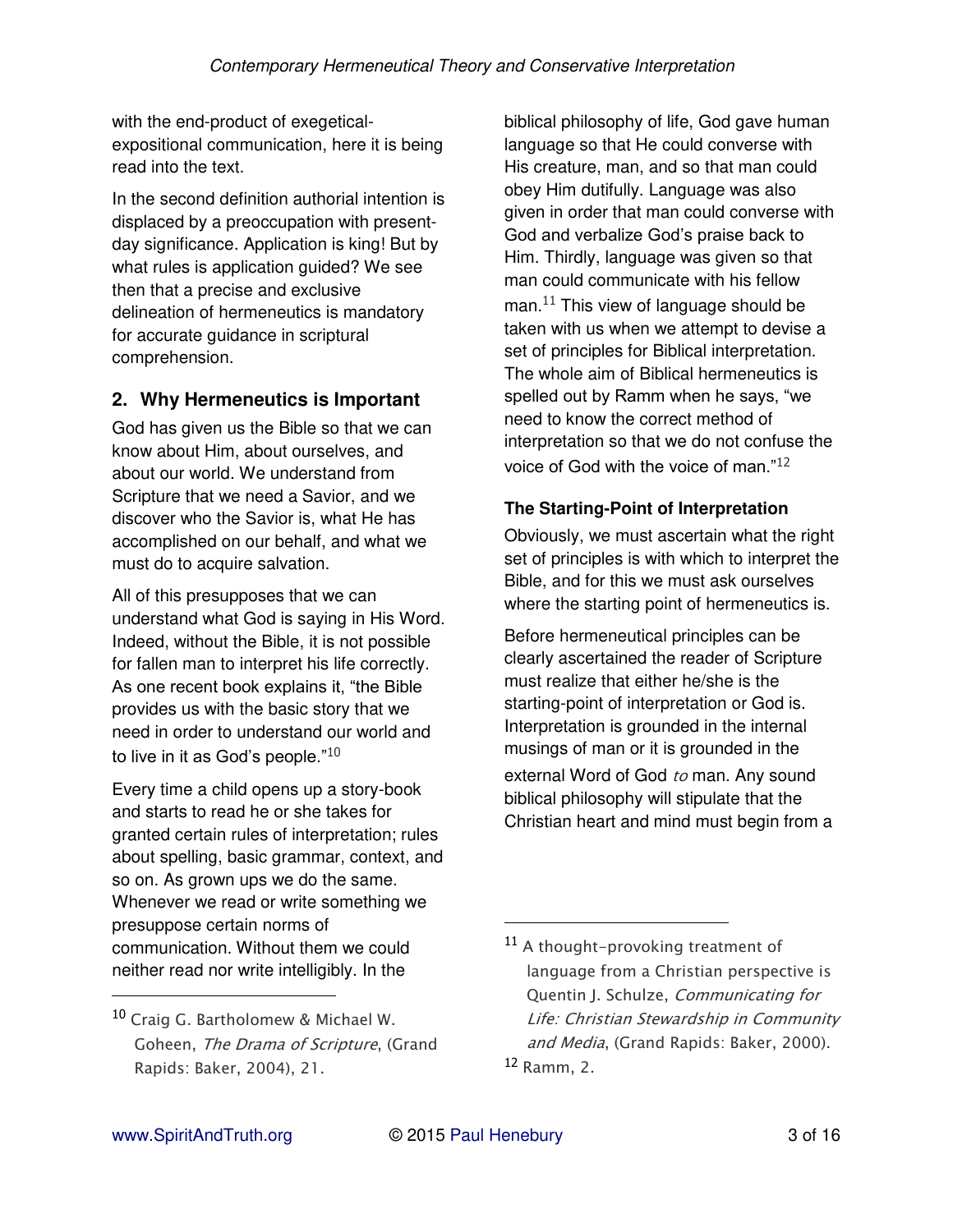transcendent point – the mind of God expressed in His Word.<sup>13</sup>

Liberal hermeneutics, falling in line with man-centered thought forms, always assumes an immanentistic outlook. The Tubingen scholar Gerhard Maier supposes that the question of whether one takes man as the starting-point or revelation itself as the starting-point is "the most significant hermeneutical decision. $14$  If that is the case then the Bible-believer has no choice but to adopt a transcendent starting-point. If such a view goes against the grain of the interpreter it should be pointed out that this is the only position to take if one is going to take the Bible's own attestation seriously. When an immanent standpoint is taken, the interpreter places himself under the dictates of Cartesian foundationalism, and when that step is taken "truth" is no longer derived from God through Divine revelation, it must be found out somehow by men whose wisdom it would be to declare, because of their finiteness and ignorance, that the task is beyond them.<sup>15</sup>

We are left, then, with dependent reason, guided by faith in the God who has graciously revealed Himself to us. To cite Maier,

If we have rightly defined our task, namely, to understand the Bible in accordance with its own basic claim, and if we have rightly observed that the Bible is the most unique "object," then our guiding principle must be to proceed consistently from the revelation that encounters us in the form of the Bible. The starting point must strictly and consistently be revelation itself.  $^{16}$ 

Once we have decided which comes first, the mind of the interpreter or the mind of God as revealed in Holy Scripture, we can look into the rules of interpretation themselves.Some evangelicals (e.g. Jonathan Edwards) have argued that because the Bible is inspired it ought to be interpreted by a different set of principles from a normal book.Maier is one of those who believe a special biblical hermeneutics is necessary.He puts forth four good reasons for his opinion.

First, the Bible is unique in the world of literature by the very fact that it is inspired. In here alone God speaks in written form.<sup>17</sup>

Second, Maier very perceptively says that "the biblical writers seek consciously to recede into the background. They point away from themselves to God as the author of their message." This being the case, Maier thinks that to begin with a "normal hermeneutic" would be to set up the banner of human reason over the whole process.  $18$ 

In the third place, in order for the proper distinction between Creator and creature be kept, it is imperative that the Holy Spirit help us to comprehend His meaning. Surely this implies that a deeper understanding does

 $\overline{a}$ 

<sup>13</sup> *See chapters 4, 6 and 7 of the present*  writer's dissertation, *Method and Function in Dispensational Theology.*

<sup>14</sup> *Gerhard Maier, Biblical Hermeneutics, (Wheaton, IL: Crossway Books, 1994), 29.* <sup>15</sup> *Ibid, 30.*

<sup>16</sup> *Ibid, 34.*

<sup>17</sup> *Ibid, 20-21.*

<sup>18</sup> *Ibid, 22-23.*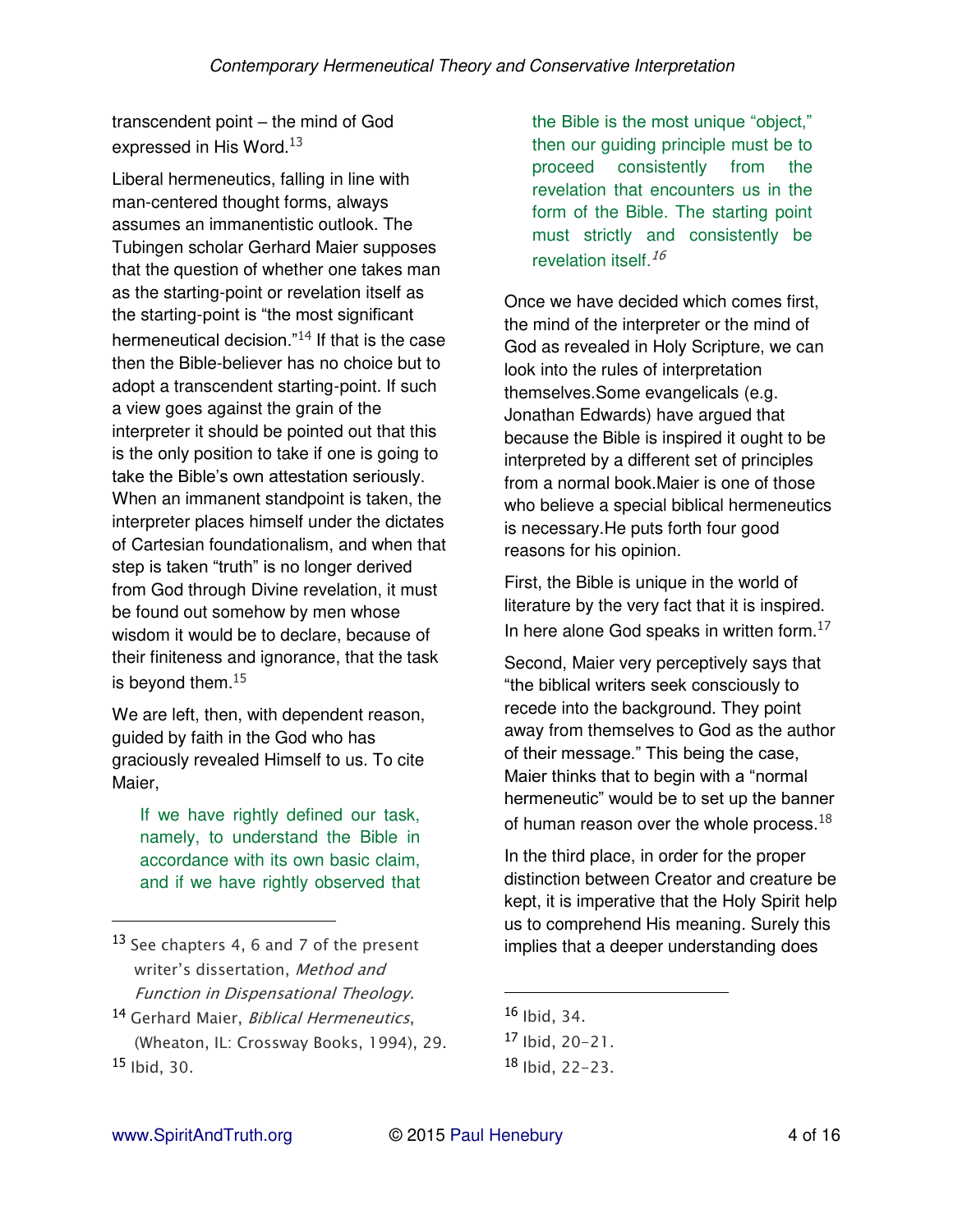not come through reading the bare words on the page, but from Divine illumination.<sup>19</sup>

Then finally, one cannot disregard the deleterious effects of sin upon our reason, not to mention the problem of preunderstanding that makes impartial interpretation impossible. Sin is shaping the reader of the Bible in some way<sup>20</sup>

Our response to these issues is that although we see the truth in them all we do not believe that this clears the way for a special kind of hermeneutical engagement<sup>21</sup> -provided reason is subordinated to revelation.The first two points have been pivotal to the thesis we have been presenting.And the third grows naturally out of those points.Even the last matter is granted to some extent, although we think that properly conceived grammatico-historical rules of interpretation, employed by a regenerate and obedient person will reduce the risk of "noetic contamination" considerably.

## **3. The Hermeneutical Landscape**

The philosopher of religion Gregory Clark admits that, "[some] sources regularly describe the variety of hermeneutical approaches practiced today as 'dizzying'."<sup>22</sup> In closing his article Clark writes:

 $\overline{a}$ 

- <sup>21</sup> *Maier recommends a Biblical-Historical hermeneutics.Ibid, 375-409.*
- <sup>22</sup> Greg Clark, "Contemporary Hermeneutics," in Scot McKnight & Grant *Osbourne, editors, The Face of New Testament Studies, (Apollos, 2004), 115.*

Hermeneutics as a discipline is as wild and woolly as it has ever been, and its future shape and even its existence are impossible to predict. $23$ 

Reading the "movers and shakers" in *evangelical hermeneutics today is a little foreboding. It might be well to start off then by reminding ourselves of a standard definition of hermeneutics:* 

Hermeneutics…is both a science and an art. As a science, it enunciates principles, investigates the laws of thought and language, and classifies its facts and results. As an art, it teaches what application these principles should have, and establishes their soundness by showing their practical value in the elucidation of the more difficult Scriptures. The hermeneutical art thus cultivates and establishes a valid exegetical procedure.<sup>24</sup>

It would be helpful to add to this Ramm's observation that it "stands in the same relationship to exegesis that a rule-book stands to a game. $n^{25}$  In addition, Ramm added that what the interpreter is looking for is the single-meaning of any passage: "But here we must remember the old adage: 'Interpretation is one; application is many.' This means that there is only one meaning

<sup>19</sup> *Ibid, 24.*

<sup>20</sup> *Ibid, 25.*

<sup>23</sup> *Ibid, 117.*

<sup>24</sup> *Milton S. Terry, Biblical Hermeneutics, (Grand Rapids: Zondervan, n.d.), 20.* <sup>25</sup> *Ramm, 11.*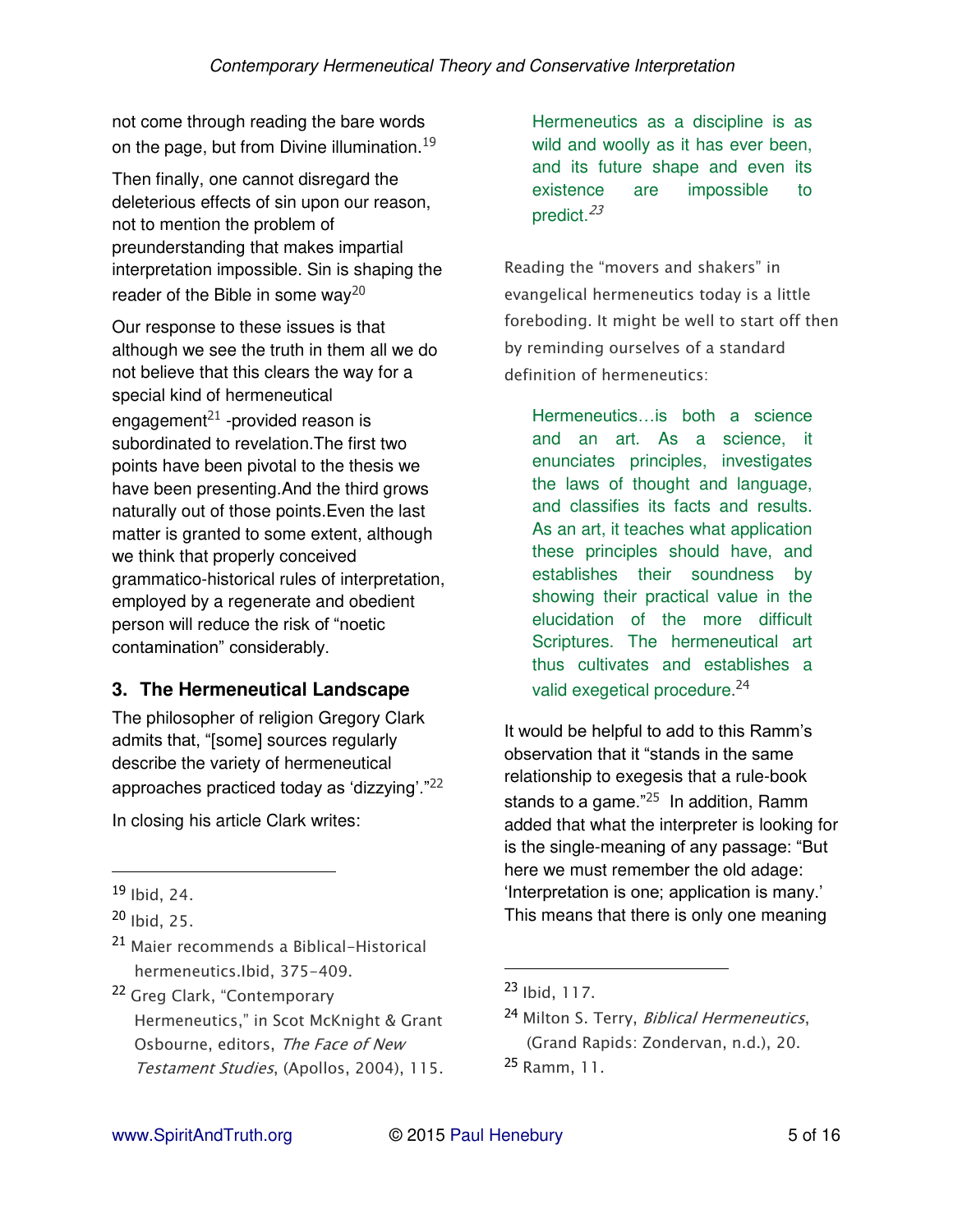to a passage of Scripture, which is determined by careful study."<sup>26</sup>

Contrast Ramm's words with those of the prominent British Old Testament scholar David J. A. Clines who writes:

I have been impressed in this study [of Esther] by the value of as many strategies as possible for reading a text. As a critic of the text, I should hate to be restricted by a methodological purism. What I have noticed is that different strategies confirm, complement or comment on other strategies, and so help develop an integrated but polychromatic reading.<sup>27</sup>

Or again,

My experience with Psalm 23 was enough to convince me that 'possible' and 'impossible' are not categories to be applied to interpretations, that, as far as I could see, a text can mean anything at all, and that I myself was (oxymoronically) an absolute indeterminist.<sup>28</sup>

Clines exults that he can explore the text of the Bible with complete methodological abandon. This freedom has not come to him

 $\overline{a}$ 

<sup>27</sup> *Quoted by Craig G. Bartholomew,*  "Postmodernity and Biblical Interpretation," in Kevin J. Vanhoozer, *Gen. ed., Dictionary for Theological Interpretation of the Bible, (Grand Rapids: Baker, 2005), 604.* <sup>28</sup> *Ibid.*

through the mere exercise of the imagination. It is a result of studying the philosophical hermeneutics of people like Roland Barthes and Richard Rorty, both of whom teach that subjectivity is desirable in reading a text.<sup>29</sup> Objectivity is a mirage, a dream perpetuated by the sort of naiveté demonstrated only by intransigent ultra conservatives.

It behooves us then to briefly chart some of what has been going on in the world of mainline hermeneutics so that we might better access what conservative interpreters are being influenced by, not to mention what dispensationalists are increasingly likely to come up against.

## **Schleiermacher**

Modern hermeneutics started with F. D. E. Schleiermacher (d. 1834). Operating from a background that mixed German Pietism and Kantian Idealism, Schleiermacher believed that to confine biblical hermeneutics to a set of previously drawn up "rules of interpretation" was to decide the outcome of ones exegesis before the text had been analyzed. He stated that for any interpretation to take place the interpreter must provisionally know something about text itself. This he referred to as "preunderstanding."<sup>30</sup> There must, he said,

<sup>26</sup> *Ibid, 113.*

<sup>29</sup> *See W. Randolph Tate, Interpreting the Bible: A Handbook of Terms and Methods, (Peabody, MT: Hendrickson Publishers, 2006).*

<sup>30</sup> *Anthony C. Thiselton, The Two Horizons, (Exeter, UK: The Paternoster Press, 1980), 103. This book, more than any other, is responsible for much of the rethinking about hermeneutics that has*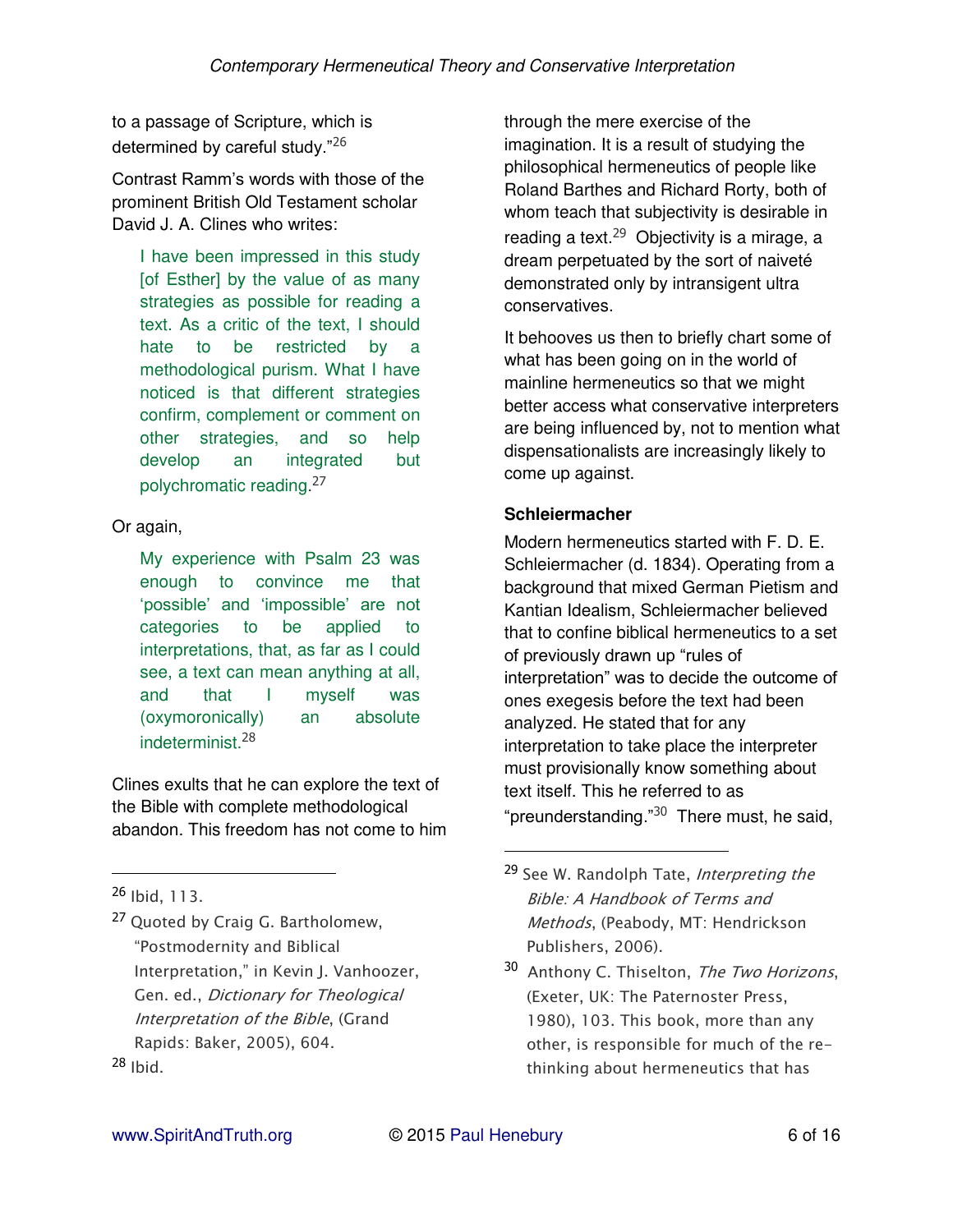be some preliminary understanding of a subject, say, "love," before that subject can be comprehended from the page. As R. E. Palmer puts it,

Is it not vain to speak of love to one who has not known love, or of the joys of learning to those who reject it? One must already have, in some measure, a knowledge of the matter being discussed.<sup>31</sup>

Schleiermacher, then, proceeded to divide hermeneutics into two components, the linguistic and the psychological.32 The linguistic or grammatical approach, with which we are all familiar, whereby, "the reader needs to use objective, grammatical methods to acquire an exhaustive knowledge of original languages and the historical and literary contexts of a text."33 This he believed in strongly, and, in fact, he made several important clarifications along this line.34 But this was not enough. For

*been going-on within evangelical*  scholarship. Thomas contends, "This… *work radically altered the way that many*  evangelicals interpret the Bible." – *Robert L. Thomas, Evangelical Hermeneutics, (Grand Rapids: Kregel, 2002), 18.*

<sup>31</sup> *Cited in Thiselton, 104.*

 $\ddot{\phantom{a}}$ 

- <sup>32</sup> *David K. Clark, To Know And Love God: Method For Theology, (Wheaton, Ill, Crossway Books, 2003), 104-105.*
- 33 Greg Clark, "General Hermeneutics," in, *eds., Scot McKnight & Grant R. Osborne, The Face of New Testament Studies, (Grand Rapids: Baker Academic, 2004), 109.*
- <sup>34</sup> *David S. Dockery, Biblical Interpretation Then and Now, (Grand Rapids: Baker,*

Schleiermacher, and for many mainline interpreters since his time, the reader has to become connected with the original author's psyche at the time and place he wrote. This psychological aspect he called "divination." As he himself said, "The divinatory is that in which one transforms oneself into the other person in order to grasp his individuality directly."<sup>35</sup>

There must be an attentive acculturation of the reader to the personality of the writer. The reader must "reexperience the thoughts of the author<sup>"36</sup> He must not only enter his world but, with imagination and empathy, read the author's intellectual and emotional experience, even his sub-conscience.<sup>37</sup> If there is any sympathy between subject and object there is an "inspiration" already in the reader which allows him to do this. $38$ 

Schleiermacher didn't believe the interpretation ended at a certain point in the process. There would be constant interplay between the reader and the text and the

*1994), 163. Hirsch called*  Schleiermacher's aphorisms, found in the

*first part of his lectures on Hermeneutik,*  "among the most profound contributions to hermeneutics." – *E. D. Hirsch, Validity in Interpretation, (New Haven: Yale University Press, 1978), 263.*

- <sup>35</sup> *Cited in Thiselton, The Two Horizons, 107.*
- 36 Greg Clark, "General Hermeneutics," 109.
- <sup>37</sup> *Dockery, Biblical Interpretation Then and Now, 163.*
- <sup>38</sup> *Roy A. Harrisville and Walter Sundberg, The Bible in Modern Culture, (Grand Rapids: Eerdmans, 2002), 72-73.*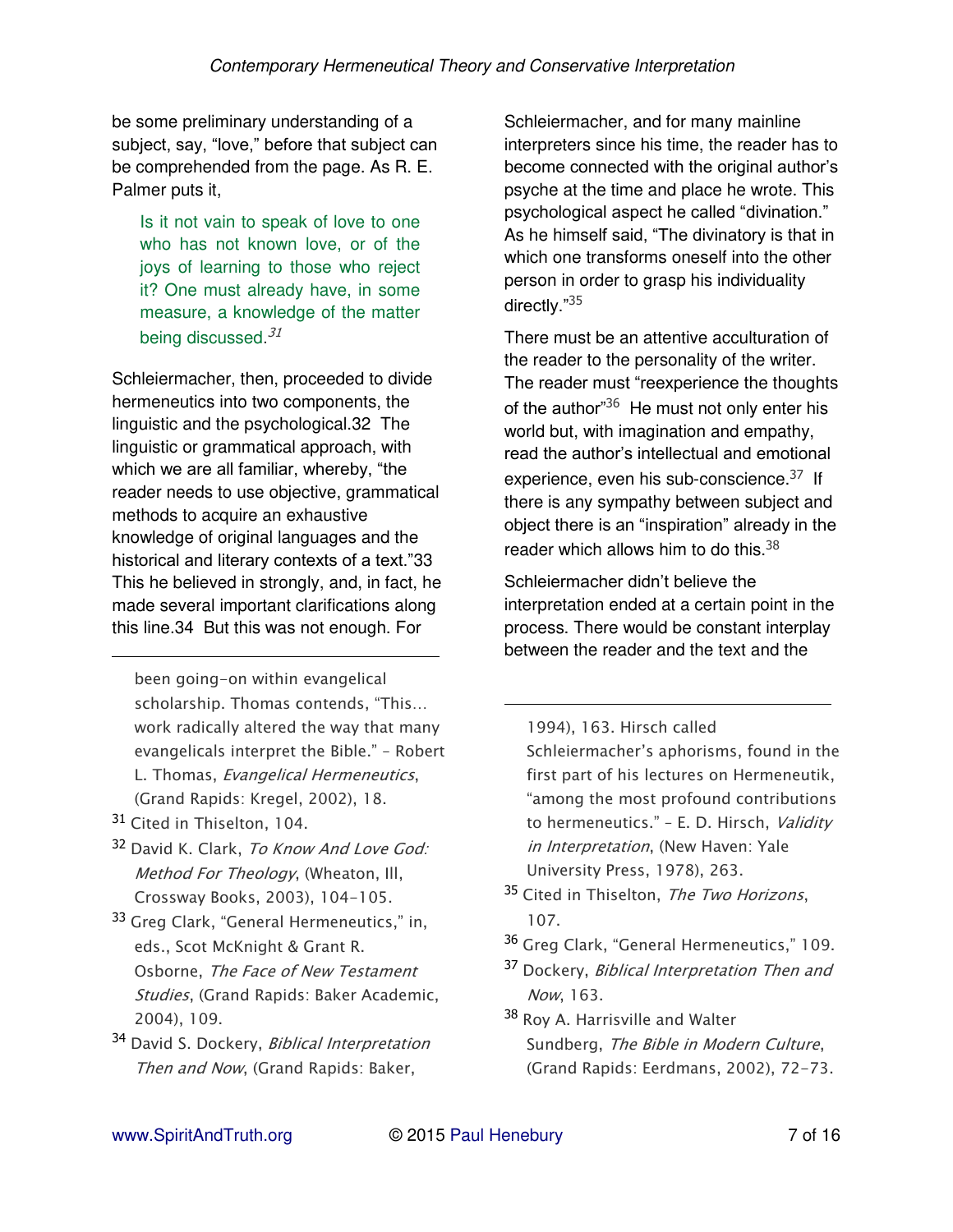world of understanding of both.<sup>39</sup> Not only that, but the new understanding generated by the process teaches the reader's understanding (that is, his "preunderstanding") before he sits down to reread.

The fuller (or more accurate) understanding "speaks back" to the preunderstanding to correct and to reshape it. This revision contributes to a better understanding. Hence, to reread a "difficult" book, or even to undertake successive readings, may bring about a deeper understanding of it. $40$ 

There is no doubt about Schleiermacher's influence upon hermeneutical theory. He prepared the ground for all the

 $\overline{a}$ 

40 Anthony C. Thiselton, "Hermeneutical Circle," in Gen. Ed., Kevin J. *Vanhoozer, Dictionary for Theological Interpretation of the Bible, 281. Note. Schleiermacher spoke of a hermeneutical circle, but the idea of a*  "spiral" was seen as closer to the mark. A *good definition of the hermeneutical*  spiral is found in Thiselton's conception of it when he states that "the emphasis *lies not only on the inter-action between the parts and the whole, but on a process of revision which modifies the*  interpreter's exploratory understanding in the light of the text." – *Anthony C. Thiselton, New Horizons in Hermeneutics, (London: Marshall Pickering, 1992), 222.*

hermeneutics theorists down to the present day. $41$ 

## Gadamer<sup>42</sup>

Hans-Georg Gadamer (d. 2002), was a student of both Martin Heidegger and Rudolf Bultmann. His work on hermeneutics, particularly his tome *Truth and Method* have been enormously influential. Gadamer is responsible, perhaps more than any other, for shifting the emphasis of interpretation away from authorial intention and on to the reader. $43$  He did this through the rhetorical device of the "two horizons" – the horizon of the biblical text and the horizon of the modern interpreter. The horizon of the reader (also called the "Horizon of Meaning") involves not only the reader, but the methodological parameters set down, usually unconsciously, by the community of which he is a part. Possible meanings, then, are circumscribed by the interpretive

- <sup>41</sup> *Schleiermacher gave hermeneutics a much wider brief than it had enjoyed prior to his time. He basically made it a way of knowing, not just the text before*  the reader, but the reader's world. He *moved it into the realm of epistemology.*
- <sup>42</sup> *I move straight from Schleiermacher to Gadamer to save time.A fuller study would have to take into account the work of Dilthey, Heidegger, and Bultmann.*
- <sup>43</sup> *Gadamer emphasizes the text as a distinct voice independent of the author.In his hands this ends up handing interpretive authority to the reader.Hence, the radical form of*  "reader*-*response" theory.

<sup>39</sup> *Thiselton, 104.*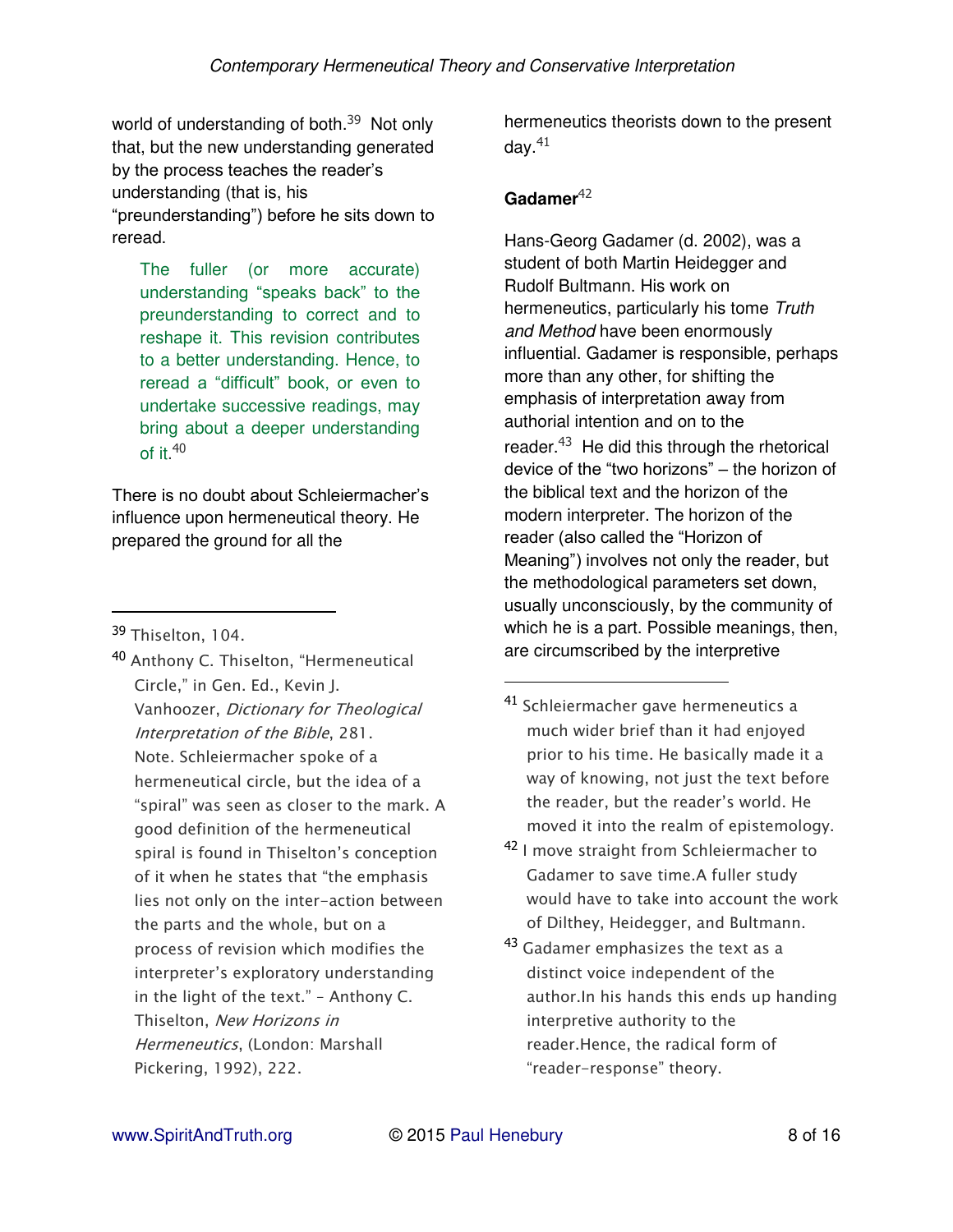$\overline{a}$ 

community. As the complexion of the community changes, so do the parameters of viable interpretation and thus the range of possible meanings.44 By contrast the "Horizon of the Text" is that "set of assumptions that underlie a text and establish its point of view within its own historical circumstances."<sup>45</sup>

The aim of hermeneutics is to seek "for the place where the horizons of the text and the interpreter intersect or engage."46 This concept may at first seem innocent enough, since one cannot deny that because of the different historical, cultural and psychological life-situations of ancient author and modern reader one can never be certain that one has fully understood the author's meaning, only that one has very probably understood it.<sup>47</sup>

But this isn't what Gadamer means, for he goes on to say that each reader's situation is different: One cannot affirm the existence (and importance) of one horizon and not others. When we – as twenty-first century American evangelicals – understand Scripture, we do so on the basis of our own horizon.<sup>48</sup>

 $\overline{a}$ 

- <sup>47</sup> *Hirsch, Validity in Interpretation, 17-18, 255, 263.*
- <sup>48</sup> Bruce Ellis Benson, "Now I Would Not Have You Ignorant": Derrida, Gadamer,

Thus, one must take into consideration the cultural context of the reader, and, since we all have a cultural context, my interpretation of a biblical passage has no more right to validity than, say, a different interpretation by someone from India.<sup>49</sup> As one writer illustrates the matter,

A linguist asks a group made up of Africans and missionaries to tell him the main point of the story of Joseph in the Old Testament. The Europeans speak of Joseph as a man who remained faithful to God no matter what happened to him.

Hirsch and Husserl on Authors' Intentions," in eds., Vincent Bacote, *Laura C. Miguelez and Dennis L. Okholm,Evangelicals & Scripture: Tradition, Authority and Hermeneutics, (Downers Grove, Il: IVP, 2004), 189. This is the text of a Symposium held at Wheaton College in 2001. The essays in the book clearly illustrate the kind of*  "downgrade" which *is in process within at least some evangelical institutions.*

<sup>49</sup> *Thus, there arises the problem of*  "contextualization." Upon which see, *David K. Clark, To Know And Love God, 99-131. In my opinion Clark goes too far*  in his development of an "Evangelical" *approach to contextualization by not sufficiently seeing the need to critique*  differing evangelical "cultures." An even *more surefooted appraisal of contextualization which takes the whole*  "Seeker*-*sensitive" phenomenon into *consideration is David F. Wells, Above All*  Earthly Pow'rs*, (Grand Rapids: Eerdmans, 2005).*

<sup>44</sup> *Tate, Interpreting the Bible, 170.*

<sup>45</sup> *Ibid, emphasis added.*

<sup>46</sup> Harvie M. Conn, "Normativity, Relevance, and Relativism," in ed., Harvie M. *Conn, Inerrancy and Hermeneutic, (Grand Rapids: Baker Book House, 1988), 188.*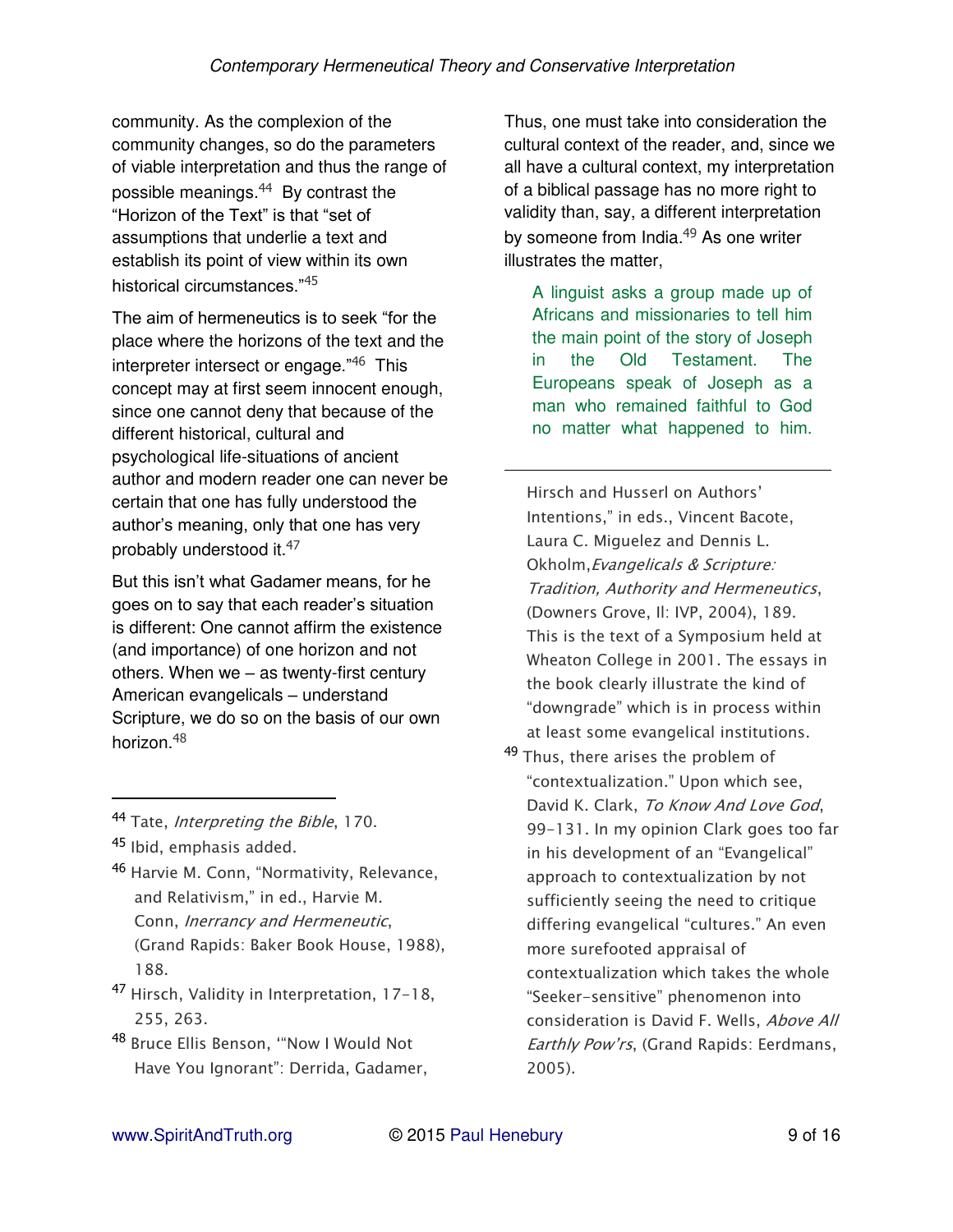The Africans, on the other hand, point to Joseph as a man who, no matter how far he traveled, never forgot his family.<sup>50</sup>

#### Where does this leave us as

interpreters? For many followers of modern hermeneutical theory it casts more or less doubt upon the idea of objectivity in Bible interpretation. $51$  For this reason Gadamer has been described as standing "on the boundary-line between modern and postmodern thought."<sup>52</sup>

#### **Ricoeur**

 $\overline{a}$ 

Alongside Gadamer, Paul Ricoeur (d. 2005) stands as the most important philosopher of hermeneutics in the last hundred years. His work is often to be found discussed in evangelical circles today, and for that reason we shall devote a little more space to his work. Ricoeur is concerned with how language is used not with how it is structured.<sup>53</sup> As human existence is communicated through language, the study of the use of language is, therefore, the study of human existence. What is language but existence communicated in symbols or signs? Hence, the study of the way linguistic signs are used (semiotics) becomes a way to study the human being and his significance and self-understanding

<sup>50</sup> Conn, "Normativity, Relevance, and Relativism," 188*-189.*

- <sup>51</sup> *One might think of postconservative theologians like F. LeRon Shults.*
- <sup>52</sup> *Anthony C. Thiselton, New Horizons in Hermeneutics, 314.*
- <sup>53</sup> *Harrisville and Sundberg, The Bible in Modern Culture, 281.*

(semantics). It is hardly surprising to learn that for Ricoeur "man is language."<sup>54</sup>

He believes that contemporary man has become desensitized to symbol and metaphor, and so he is missing in some measure, the hub of his own significance by his failure to experience life in its fullest terms.<sup>55</sup> Ricoeur is a phenomenologist  $$ stressing the activity of the reader once he is impacted by a text.  $56$  But he utterly rejects man as the starting point in interpretation, preferring a transcendent beginning.<sup>57</sup> His influence is to be seen in several areas.

First, his overall philosophical outlook was hopeful (in contrast to that of the existentialists like Heidegger and Sartre). This meant that he tended to read texts "optimistically" – as, for example, the story of the Fall, which he said contained nothing like "Augustine's doctrine of original sin."58 Second, he ironically stressed "the hermeneutics of suspicion" whereby one recognizes that, "preunderstanding does indeed influence every interpretive conclusion drawn with reference to the biblical text. Because the baggage brought by an exegete to the reading of Scripture can potentially hinder the hermeneutical

- <sup>56</sup> *In this he is indebted to the work of Wolfgang Iser.*
- <sup>57</sup> *Maier, Biblical Hermeneutics, 33.*
- 58 Kevin J. Vanhoozer, "Ricoeur, Paul," in, *Idem., Dictionary for Theological Interpretation of the Bible, 694. Much help has been gained from this fine article.*

<sup>54</sup> *Ibid, 298.*

<sup>55</sup> *Tate, Interpreting the Bible, 264.*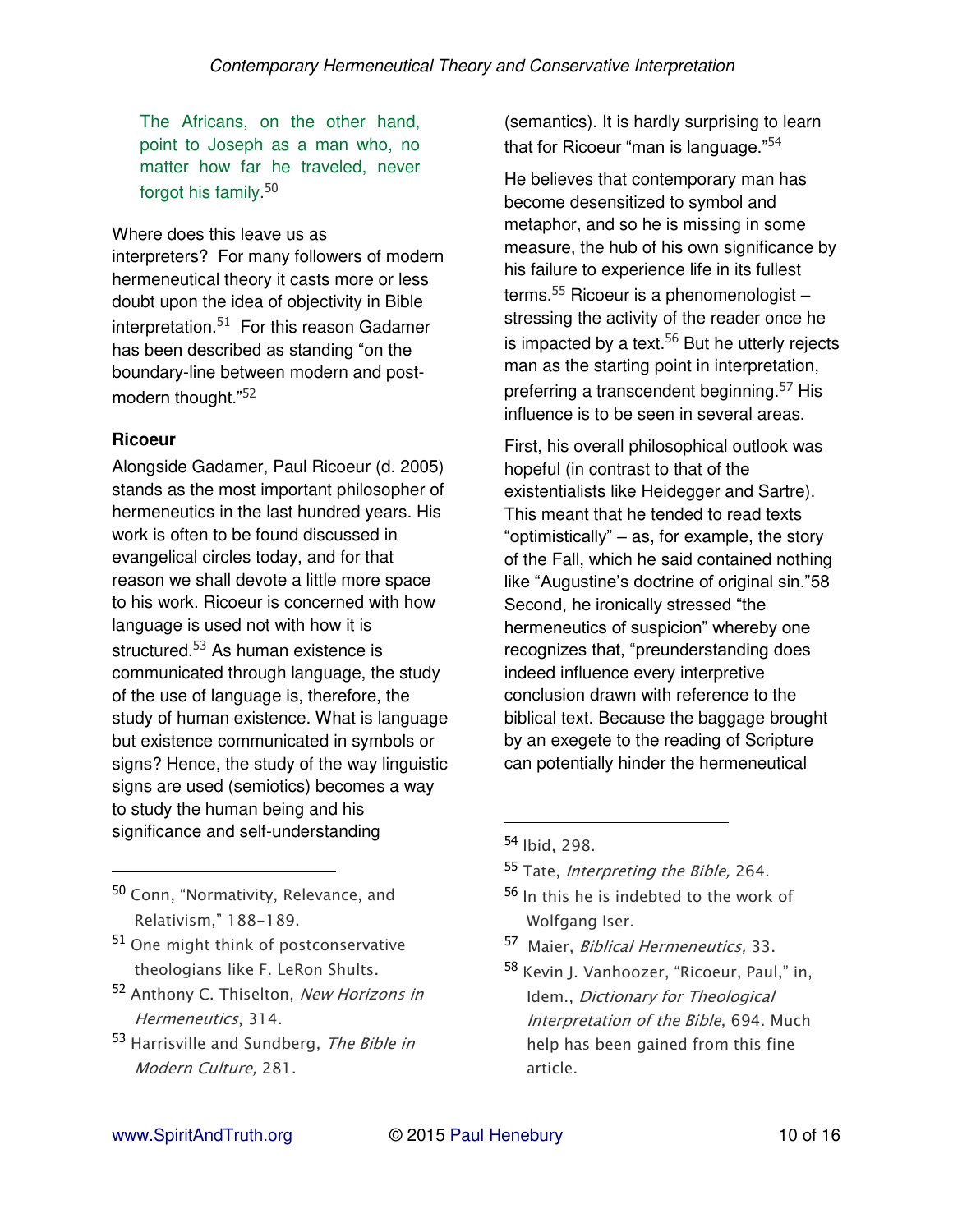process, one must always question every exegetical perspective."59

The third thing Ricoeur is known for is calling particular attention to creative language such as metaphor, narrative and parable.60 Through careful examination and refection on these language forms he has produced some important thoughts on some important issues within philosophy of religion such as the sort of relationship that exists between God and time.61 He believed that these ways of expression point us to a fuller appreciation of ourselves and our significance. "The manifesto of hermeneutic philosophy is "existence via semantics": self-understanding via textual interpretation."62

<sup>59</sup> B. Keith Putt, "Preunderstanding and the Hermeneutical Spiral," in, eds., Bruce *Corley, Steve Lemke, Grant Lovejoy, Biblical Hermeneutics, (Nashville, TN: Broadman & Holman, 1996), 209.*

 $\overline{a}$ 

- <sup>60</sup> *Kenneth Baynes, James Bohman, and Thomas McCarthy, eds., After Philosophy: End or Transformation? (Cambridge, MS: The MIT Press, 1987), 352.*
- <sup>61</sup> Gregory J. Laughery, "Evangelicalism and Philosophy," in Craig Bartholomew, Rob*in Parry, and Andrew West, eds., The Futures of Evangelicalism: Issues and Prospects, (Grand Rapids: Kregel, 2003), 266-267.*
- <sup>62</sup> Vanhoozer, "Ricoeur, Paul," 692."In his *Gifford Lectures, Ricoeur completes his project by arguing that selfunderstanding comes precisely from*  appropriating a narrative identity." – *693.*

Lastly, Ricoeur is noted for his focus on genre (the world of the text) and the impact of the text upon the reader's world (the world in front of the text). The interplay of these "worlds" means abandoning what he calls "the first naivete": the literal sense, in order to make way for "the second naivete": finding oneself in and through the world of the text.<sup>63</sup> In other words, the reader must go through a sifting of his faith from a position of fear and emotion to a more levelheaded critical understanding of the text (and so the world) in order to have a rational faith.<sup>64</sup> The literal sense cannot supply the truth of existence!

Of course, to comprehend signs truly one must move beyond the signs themselves and concentrate on discourse, hence his focus upon semantics as the key to selfunderstanding.65 Ricoeur also finds himself on the "conservative" side in his rejection of the Kantian idealism of liberalism, which forced churchmen into vainly trying either to prove Christianity to be inductively scientific<sup>66</sup>, or to show that Christianity's "inwardness" made the effort to make it scientific an exercise in missing the point.<sup>67</sup> And he strikes a chord when he insists that the text must always take

- <sup>65</sup> *Harrisville and Sundberg, 281-282.*
- <sup>66</sup> *For an example of this in evangelical circles see, e.g., R. C. Sproul, John Gerstner and Arthur Lindsley, Classical Apologetics, (Grand Rapids: Zondervan, 1984), 122-123.*
- <sup>67</sup> *This was the approach of men like Schleiermacher, Dilthey and the liberal theologians who followed them.*

<sup>63</sup> *Ibid.*

<sup>64</sup> *Tate, 330.*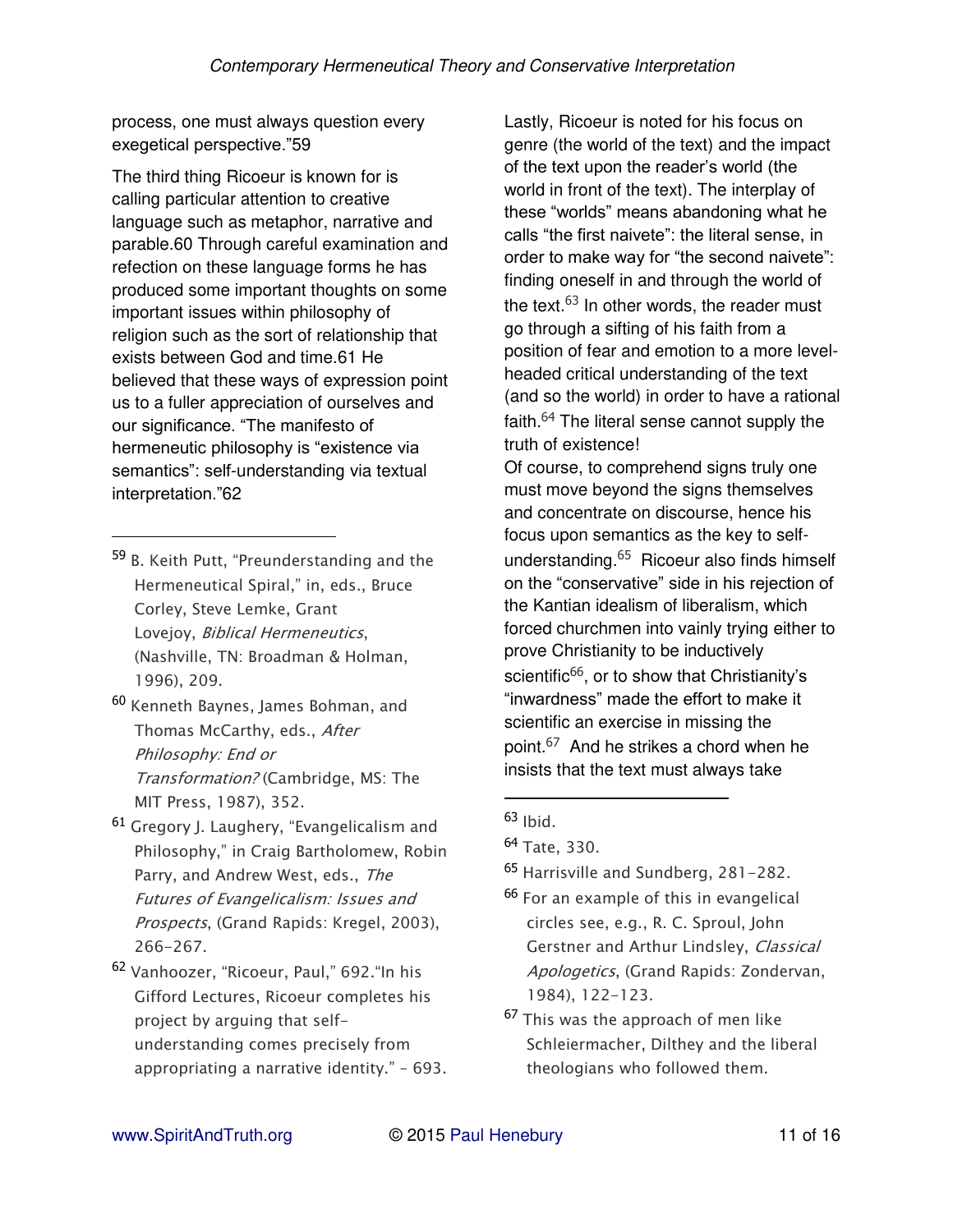precedence over the interpreter.<sup>68</sup> But he does not believe in the possibility of discovering authorial intention. There is and always will be a "distance" between reader and author. Moreover, the "hermeneutics of suspicion" that he learned from Nietzsche, Marx and Freud, always makes interpretation a risky business, with "truth," in a sense far less than certainty but above doubt, being the final goal.  $69$ 

#### **The Postmodern Critique: Derrida**

It would be remiss indeed if in a treatise such as this the subject of postmodernism was not broached along the way. We have chosen to include it here because it is in the realm of interpretation that it is, perhaps, at its most menacing. Postmodernism, in fact, seeks to demolish much of the framework around which this present work is constructed. This includes an aversion to metanarratives, or grand narratives under which other (typically western) narratives and thought-forms are housed.<sup>70</sup> These metanarratives are seen as sustaining forms of oppression within society. $71$ 

Without a doubt the leading postmodernist thinker in the world of hermeneutics is Jacques Derrida (d. 2004). Influenced by the Structuralism of Ferdinand de Saussure,

<sup>68</sup> *Harrisville and Sundberg, 297.* <sup>69</sup> *Ibid, 291.*

 $\overline{a}$ 

<sup>70</sup> *Millard J. Erickson, Truth or Consequences: The Promise and Perils of Postmodernism, (Downers Grove, IL: IVP, 2001), 15.*

<sup>71</sup> *Cf. Craig G. Bartholomew,*  "Deconstruction," in Kevin J. Vanhoozer, *Gen. ed., Dictionary for Theological Interpretation of the Bible.*

which saw language as bearing no necessary relation to anything outside of itself (therefore to understand one had to examine the structure of language), and the philosophy of Martin Heidegger (who was critical of the history of Western philosophy all the way back to Plato and Aristotle), Derrida takes the further and more radical step of questioning the positions from which any metaphysical pronouncement is made.<sup>72</sup> Any such concept (called a "signified"), such as God, self, truth, reason, etc., is no more than an illegitimately and arbitrarily imposed external context upon which other ideas can rest (what Derrida named a "transcendental signified").<sup>73</sup> The western preoccupation with these primary contexts he called logocentrism.<sup>74</sup>

What Derrida sought to expose is the underlying contradictions which are embedded into texts. He did this by showing up the dualisms or binary oppositions like God/Satan, man/woman, which, he thought, gave prominence to the former and undermined (oppressed) the latter. This is where his idea of deconstructing texts comes into view. Derrida concentrates not on what is said, but on what stays unsaid yet remains implicit in the communication.<sup>75</sup> A text is not to be taken at face value, but is to be suspected of promoting ethnocentric

<sup>72</sup> *D. A. Carson, The Gagging of God, 109.* <sup>73</sup> *Tate, 91.*

<sup>74</sup> *Ibid.*

<sup>75</sup> *Kenneth Baynes, James Bohman, and Thomas McCarthy, eds., After Philosophy, 121.*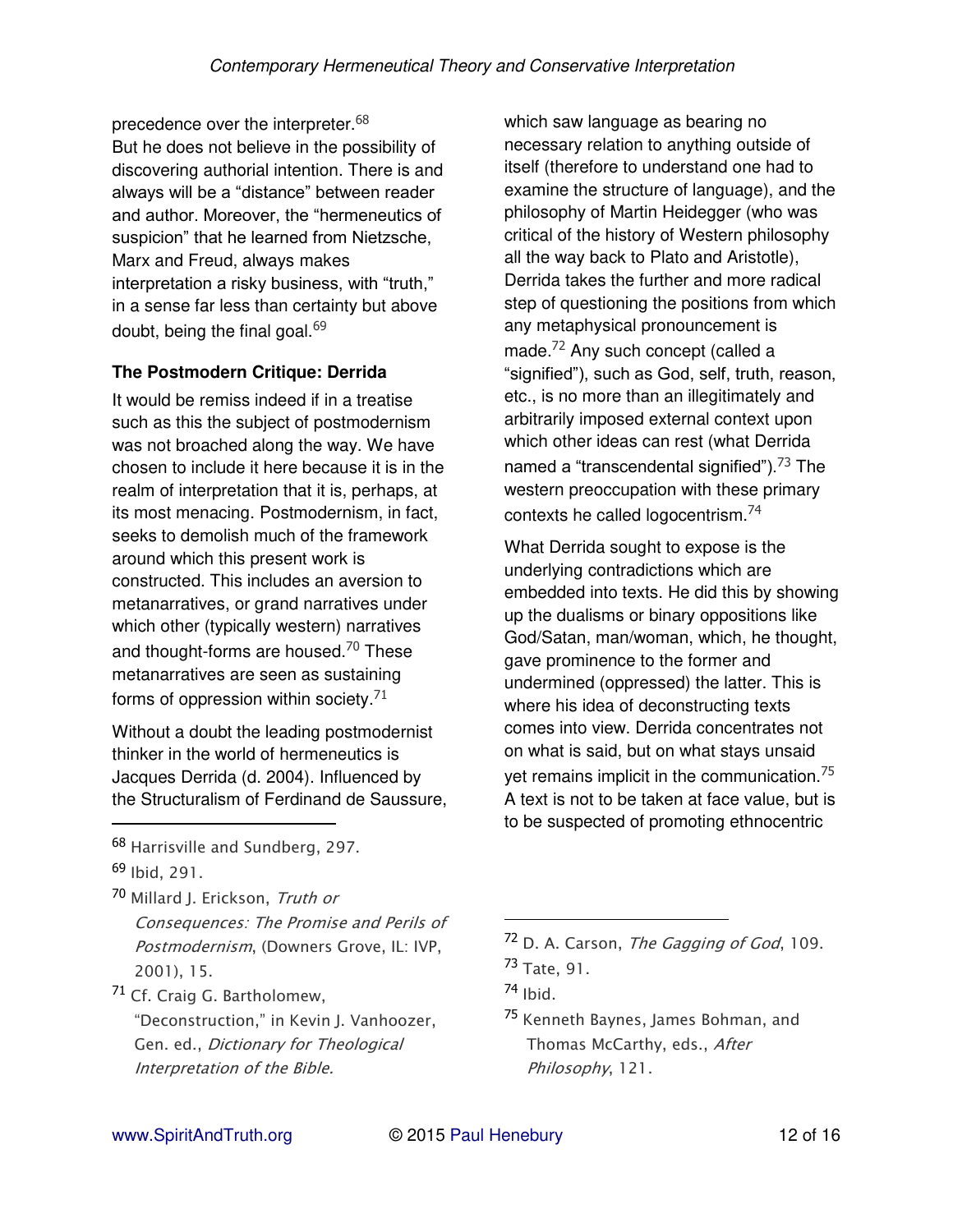ideas.76 In deconstructing texts the interpreter is getting behind the surface prejudices and retrieving those things that have been suppressed.

A major part of Derrida's thought is his insistence that writing (by which he means all unspoken language signs) is actually prior to speech.<sup>77</sup> Apart from going against the intuition, not to mention the dictates of common sense<sup>78</sup>, this seems to founder on the rocks of historical contingency, for no one prior to men like Nietzsche or de Saussure, not to mention Derrida or Roland Barthes, saw things their way. As Plantinga perceptively notes, "Had Einstein been born in the eighteenth century, he would not have believed special relativity..."<sup>79</sup>

Nobody should misconstrue Derrida as a second-rate philosopher; his thought is extremely complex, if not more than a little obtuse.80 But the fact remains that his philosophy cannot escape the charge of contradiction any more than those he critiques. After all, he must himself assume some privileged starting-point or "transcendent signified" from where to launch his volleys against those with whom he disagrees. In the end he falls into the

- <sup>76</sup> *James Breech, Jesus and Postmodernism, (Minneapolis: Augsburg Press, 1989), 39.*
- <sup>77</sup> *Thiselton, New Horizons in Hermeneutics, 104.*

 $\overline{a}$ 

- <sup>78</sup> *As has been pointed out by any number of critics, e.g. Carson, 112-113.*
- <sup>79</sup> *Alvin Plantinga, Warranted Christian Belief, 428.*
- <sup>80</sup> *Some reasons for this have been set forth*  both by Derrida's supporters and his *critics. See Erickson, 216-217.*

very same self-contradiction to which all immanence philosophies are fated. $81$ 

What all this work by these philosophers means is that the old Grammatical-Historical or literal sense hermeneutic is considered impossibly outmoded. And seeking the single-sense of Scripture (as advocated by, e.g. Walter Kaiser, along with many dispensationalists) is described by Stanley Porter and Lee Martin McDonald as "Simplistic exegesis for the simple minded."<sup>82</sup>

## **4. Speech-Act Theory and Biblical Interpretation**

On a more positive note overall is the matter of whether language is merely descriptive or whether it can be said to actually do something. This gets us into the subject of language as "speech-acts." This view has been defined as follows:

Speech-act theory is a set of pragmatically based principles that were developed at the edge of philosophy and linguistics. The major assumption is that language is not so much concerned with saying as with doing. That is, the use of language is in fact a way of accomplishing things.  $83$ 

Speech-act theory was introduced by the British philosopher of language J. L. Austin in his 1955 Harvard lectures, posthumously

- <sup>82</sup> *Stanley E. Porter & Lee Martin McDonald, New Testament Introduction, (Grand Rapids: Baker, 1995), 19.*
- <sup>83</sup> *Stanley Porter, in I. Howard Marshall, Beyond The Bible, 112.*

<sup>81</sup> *Ibid, 131-132.*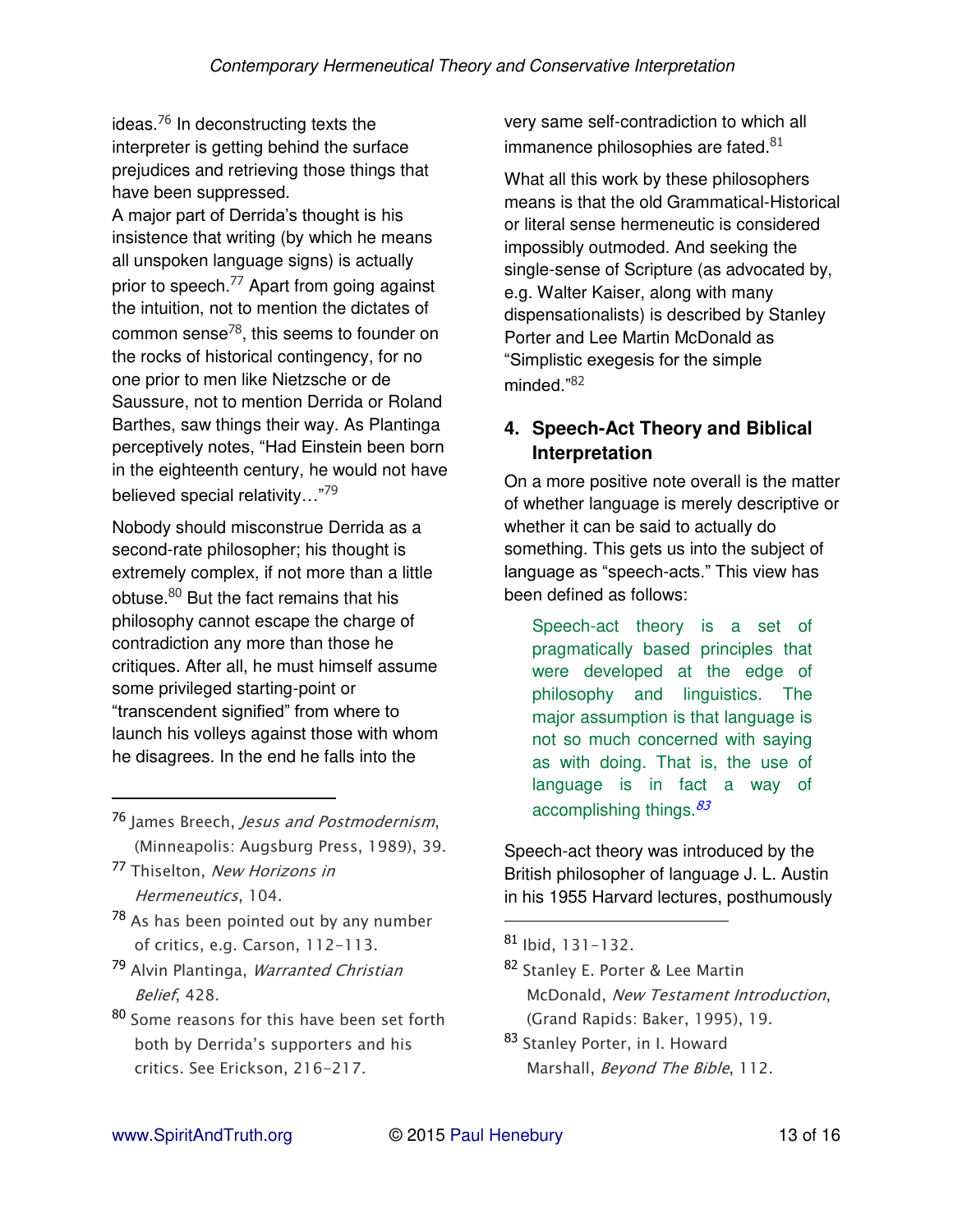published as How to do Things with Words. Austin's insights, being rather puzzling in places, were improved by John Searle.84 Both scholars divided speechacts into locutionary, illocutionary and perlocutionary

forms.85 A locutionary utterance is any act of saying something. Illocutionary acts are what is done in saying something, while perlocutionary acts are what is done by saying something.86 An illocutionary speech-act, for example, "It's time to go" affirms that something is so. So when God makes an illocutionary speechact, He is affirming the truth (since He cannot lie) about something. Obviously, identifying God's illocutionary speech-acts helps a person to pay more attention to what God is saying. Thus, illocutions are often considered to be the most important kind of speech-acts. 87

Although many postmodernists, with their preoccupation with language as a manipulative power tool, will often place more emphasis upon perlocutionary

- <sup>84</sup> Richard S. Briggs, "Speech*-*Act Theory," in *Vanhoozer, Gen. ed., Dictionary for Theological Interpretation of the Bible, 763.*
- <sup>85</sup> *These are sometimes categorized as utterance, performative, propositional, illocutionary, and perlocutionary. See Tate, 350-351. It is quite usual however to find propositional included in*  locutionary."Utterances" in Tate's *taxonomy are just reactive sounds.*
- <sup>86</sup> Daniel Hill, "Proposition," in Vanhoozer, *Gen. ed., Dictionary for Theological Interpretation of the Bible, 632.* <sup>87</sup> *Briggs, 763.*

utterances – those expressions which get a person to act or attempt at least to alter the actions of the hearer.

Hill states that propositional sayings ought not to be separated from narratives because "in a sense a narrative just is a set of propositions, albeit about events in time."<sup>88</sup> But he does say that the Bible contains more than propositions, it "also contains questions, injunctions, and wishes."<sup>89</sup> While this is true, it does appear that each of these other sayings may be converted into a proposition.<sup>90</sup> The main problem (according to Hill) in biblical hermeneutics is to work out what God is affirming. Speech-act theory's analysis, particularly of the illocutionary act, is of real help in reaching that goal.

However, there is a word of caution. Briggs points out that since one locution (or simple uttering of words) may entail several illocutions, and some perhaps unintended, in fact, "most locutions are multilayered in some way, and will often admit of unintended illocutions."<sup>91</sup> For that reason, some interpreters are wary of recommending the theory, at least as a way to get at the message.  $92$ 

Notwithstanding, one must not minimize the obligation to the text as it is understood by

 $\overline{a}$ 

<sup>90</sup> *I have discussed the matter of*  propositionalism in chapter 4, "The *Revelation of the Triune Creator,*" of my *dissertation.*

<sup>92</sup> *Tate, Interpreting the Bible, 351.*

<sup>88</sup> *Hill, 632.*

<sup>89</sup> *Ibid.*

<sup>91</sup> *Briggs, 764.*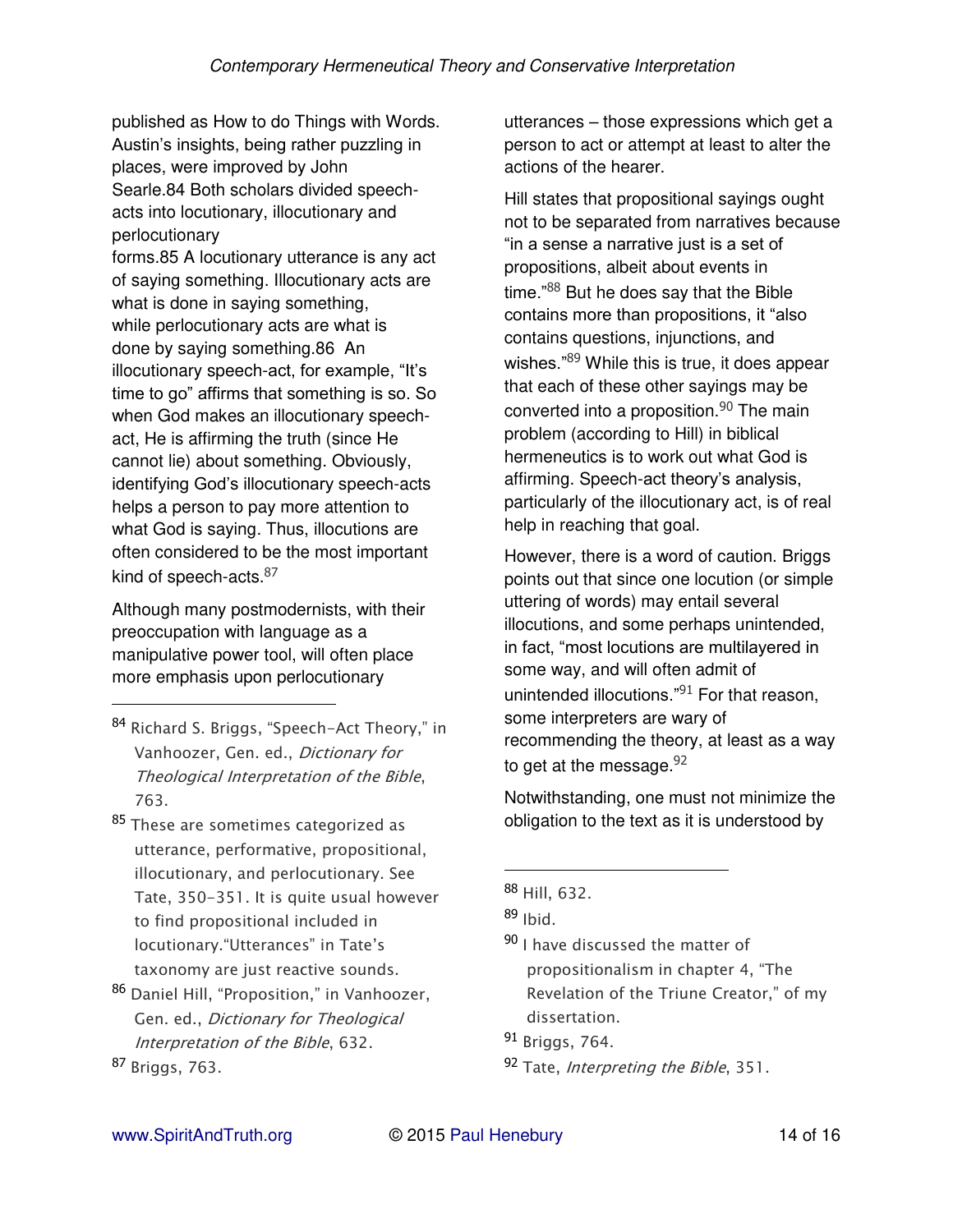the believer.<sup>93</sup> Vanhoozer, in an essay entitled, "From Speech Acts to Scripture Acts" calls attention to the possibility of "an illocutionary act performed on the level of a literary whole."94 This is certainly intriguing, especially when Vanhoozer shows the effectiveness of the approach in reading John 21:20-24.<sup>95</sup>

It seems that responsible speech-act analysis is amenable to an attentive form of grammatico-historical interpretation. It involves the reader in the text more because it raises his expectancy.96 And that is surely a good thing.

# **5. Summary in Nine Points**

From our survey of some of the major players in modern hermeneutics we can quickly take stock of the main issues:

- 1. To define hermeneutics as a set of rules decides the issue beforehand.
- 2. Some preliminary understanding (preunderstanding) of a text (both its whole and parts) is unavoidable in every reading. 97
- <sup>93</sup> *This is where Vanhoozer brings in a covenantal obligation.*
- <sup>94</sup> *Vanhoozer, First Theology, 192. He is talking about the Book of Jonah.*
- <sup>95</sup> *Ibid, 257ff.*

 $\overline{a}$ 

- <sup>96</sup> *Briggs, 766.*
- 97 We include Maier's opinion of preunderstanding, which we think is very helpful. Although he rightly holds to presuppositions, he sounds a note of sanity amid the cheers for "preunderstanding."

"All these and other considerations do not exactly encourage us to cling to philosophical preunderstandings or to take them as our

- 3. The ongoing process of a reader's preunderstanding shaping the text and the text shaping the reader creates a "hermeneutical spiral."
- 4. In this "spiral" the two horizons of text and interpreter "fuse" to some degree, though utter objectivity is never arrived at.
- 5. Each individual's horizon is his or her own. This implies that valid interpretations will differ according to the social, historical and cultural situation of the reader.98[*[98\]](https://wordpress.com/post/1990355/91/#_edn98)*
- 6. This could be taken to mean (and often is) that complete objectivity is an impossible dream, and that, therefore, talk of propositional revelation (wherein truth is situated in the Bible's propositional teaching) is implausible.
- 7. The "hermeneutics of suspicion" further renders propositional truth out of place.
- 8. Standard Grammatical-Historical interpretation might be seen as slipping into redundancy, being unable to integrate the findings of modern hermeneutical theories. However, this

guideposts in listening to revelation. As already stated, conscious and unconscious philosophical influences will always accompany our hearing. But they are present in order to be divested of their leading role." – Gerhard Maier, Biblical Hermeneutics, 36.

98 This is where one encounters various special interest groups like Eco-Feminists, Marxists, and Gays interpreting the Bible according to their agendas.Remember, in postmodern interpretation there are no metanarratives, only individual community narratives.Thus, each interpretation is as valid as another (unless it stakes a claim to be a metanarrative).